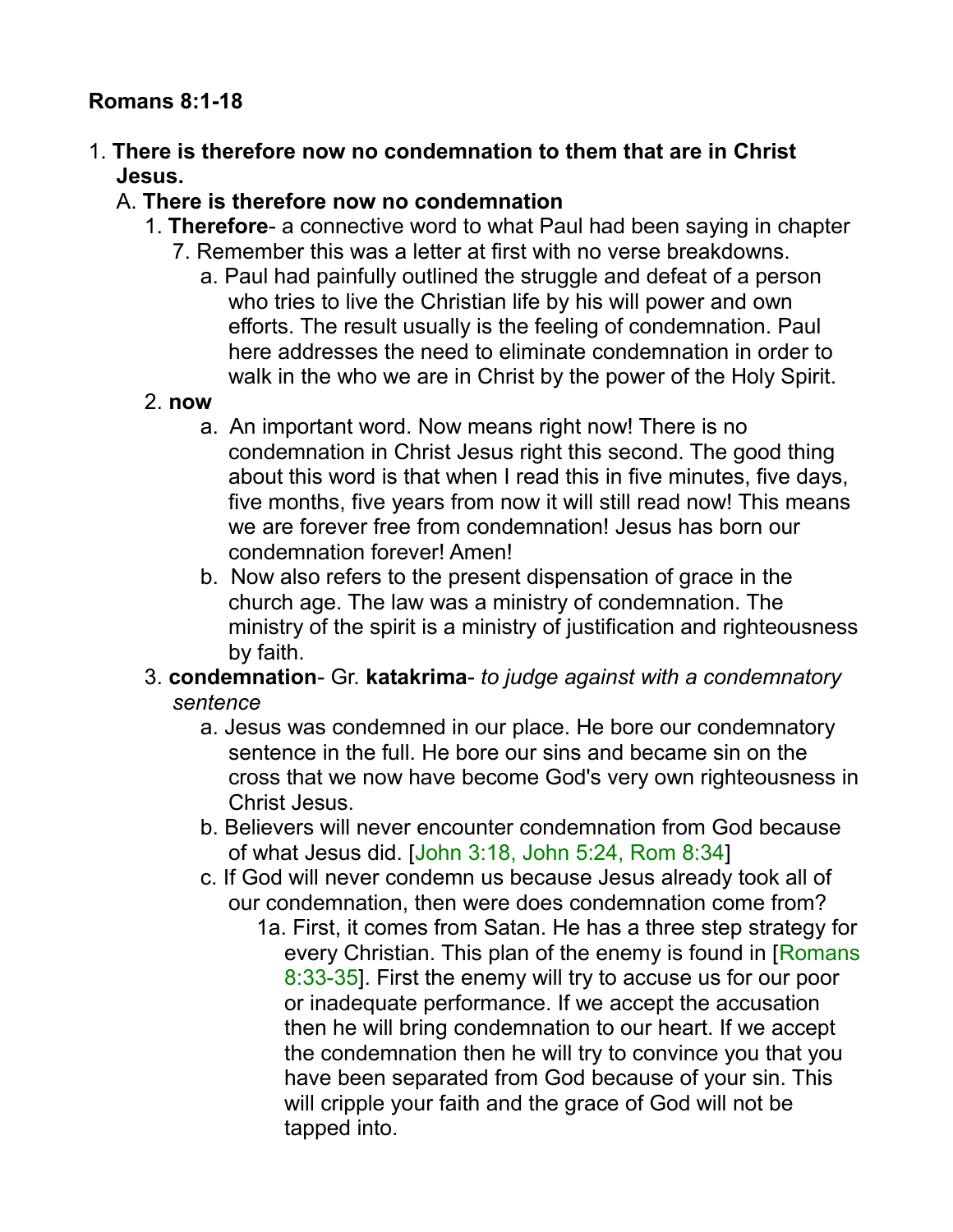- 2a. Secondly, condemnation comes from your own religious thinking and self-righteousness. If you often deal with the feelings of guilt and condemnation then it is a sure sign you are religious and self-righteous. You are your own judge and punisher. You feel guilty and punish yourself in many ways because YOU SHOULD BE BETTER! This is selfrighteousness my friend! In yourself you are corrupt to the core. Only by the grace and work of God in Christ are you made acceptable to God. You are perfect in your reborn spirit and it had nothing to do with your self efforts to be better! God did it all. You are His workmanship in Christ Jesus, not your workmanship!
- 3a. When you focus on trying to become more holy or more righteous in your actions you leave the field of grace and enter the quagmire of works and law. This will only produce self focus, self righteousness, and self condemnation. Depression is most often the self pity and self punishment we give ourself for not measuring up to our own expectation or our perceived expectations of others or what we think God expects. When we are disappointed in ourselves because of our poor or inadequate performance betrays that we first have trusted in ourselves. This is self righteousness.
- 4a. We have been made perfect, holy, righteous, and pure already by the finished work of Jesus. We are perfect in spirit. We are a spirit, that has a soul, that lives in a body. When we try to become what we already are by our works we will end up frustrated and condemned! We need to accept the fact that Jesus has already been punished fully for every one of our sins. We often punish ourselves by self verbal abuse and depression. That is never enough to pay for sin. The just payment for sin is DEATH! We deserve to die for our sin, not be depressed! Jesus died our death for us! It takes humility to accept the forgiveness of God freely given to us in Christ. If we stubbornly continue to receive condemnation for our actions we say no the grace of God to walk free from those actions!
- 5a. The Holy Spirit will only move and act upon the finished work of Jesus. When we receive condemnation for our sins then we are saying that what Jesus did on the cross was not sufficient to pay for our sins. We feel we must also pay. This is stinking pride and frustrates the grace of God. The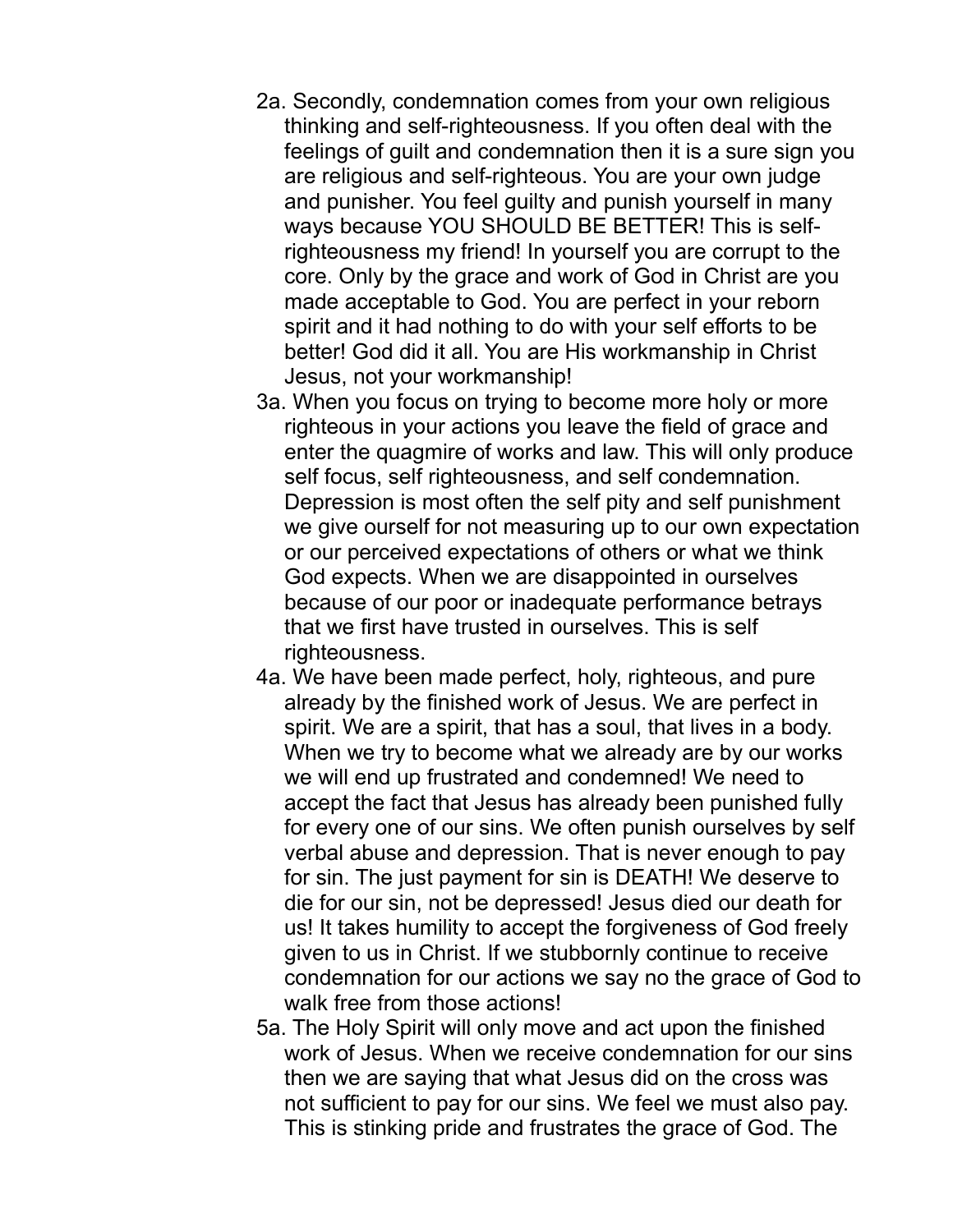seeds of condemnation always sprout into a harvest of sin. Condemnation is wood to the addictive fire. Addictions are kept alive by condemnation. When you accept guilt for sin then you will be bound by that sin. Only by receiving complete and full forgiveness and the gift of righteousness is the Spirit going to be able to empower you to live righteous. If you feel you are a guilty sinner you will live like one, even if you don't want to! You will live out of your heart beliefs. The Holy Spirit is the Spirit of Truth. The truth is that Jesus fully paid the ransom price for you to be free from the guilt and power of sin, poverty, sickness, lack, barrenness, and everything else from the enemy. We walk in emancipation by believing the message and acting upon it. Many slaves after the Civil War did not go free because they did not know or believe the Emancipation Proclamation. The same goes with a lot of Christians! The continue to live in slavery to condemnation, guilt, and self righteousness.

- 6a. I believe many diseases have a root cause of condemnation. When the someone's heart receives condemnation they feel they are guilty and therefore deserve punishment. Their heart tells their own body to punish themselves and the result is sickness and disease!
- 7a. Some reject condemnation however they also reject repentance. Condemnation has no place in a Christian's heart by repentance sure does! Repentance is necessary before freedom can be found from sin and the flesh. In most people's mind repentance is a feeling that is accompanied by a greater resolve to do better and to do differently. This is actually what we need to repent from! That thinking is based in self effort and self righteousness. That thinking has nothing to do with biblical repentance! The Greek word for "repentance" is **metanoia**- **meta**- to change; **nous**- mind*lit. to change the mind.* So repentance is to change your mind which will change your actions. What are we to change our mind about? We are to change our mind about trusting in our own self to live the Christian life and trust in Christ in us and His grace to live the Christian life. We should grieve over our sins, not because we should have done better, but for the fact we trusted in ourselves in the first place and did not draw upon the grace of God to live as we should!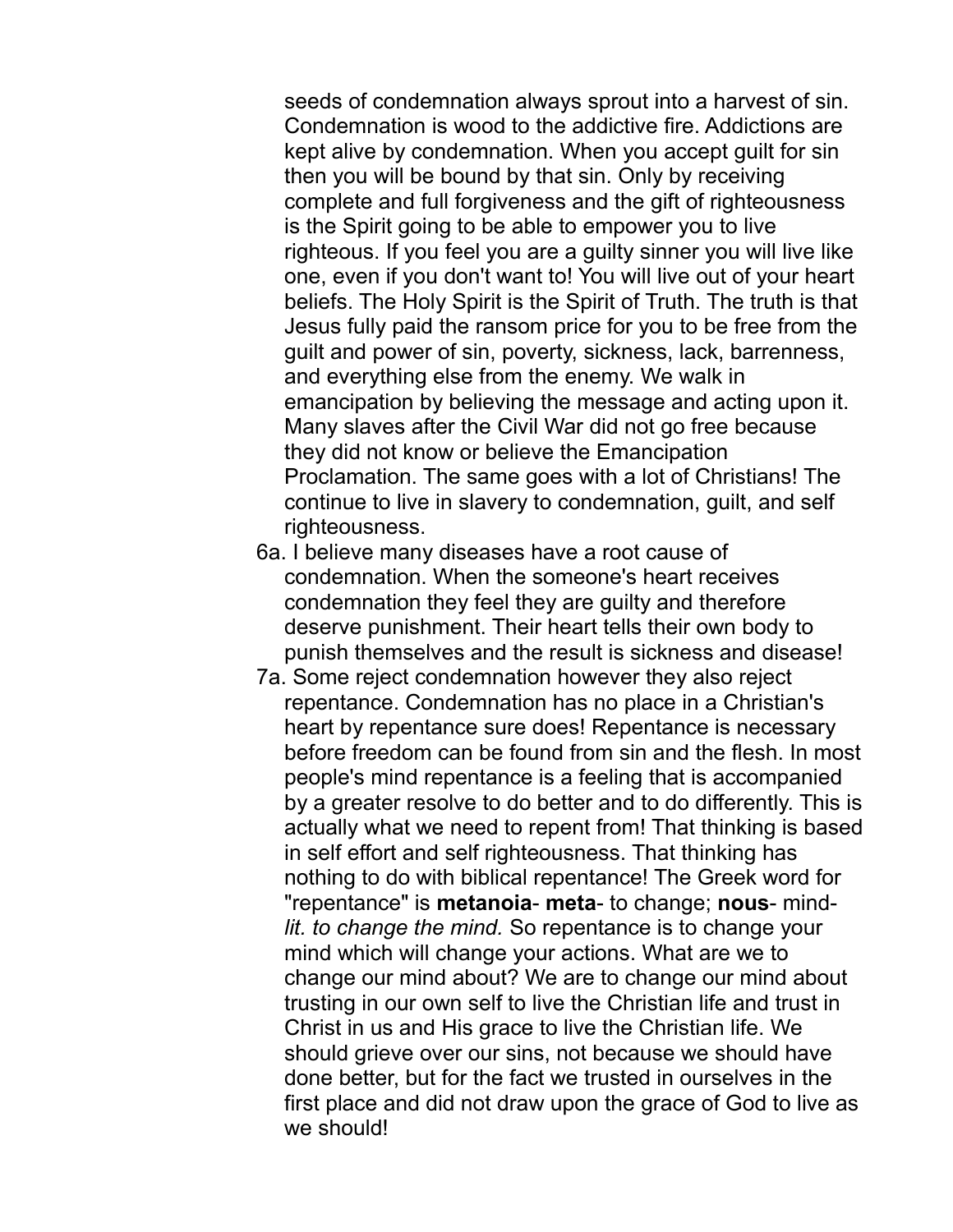## B. **to them that are in Christ Jesus**

- 1. There is teaching today that all men are in Christ Jesus because of what Jesus has done on the cross. This is false and heresy. You must receive what Jesus has done and be born again to be in Christ Jesus. If all people are automatically in Christ Jesus then Paul would had not added the phrase in this verse, "to them that are in Christ Jesus". If everyone was already in Christ then there would be no need for this phrase!
- 2. Only born again people are in Christ. Christians are people who wholly share everything with what another possesses, which is Jesus Christ. Born again people are nothing, have nothing, and can do nothing apart from Christ sharing his identity, possessions, and ability to them. We are elect because He is the Elect One. We are righteous because He is the Righteous One. We are holy because He is the Holy One. We are who we are because Jesus shares with us who He is! We have all things because Jesus has all things and freely shares them with us! We can do all things through Him because He freely shares His power with us when we ask, believe, and act in faith.
- C. *to those who walk not after the flesh, but after the Spirit.*
	- 1. This is a highly spurious addition by some unnamed scribe.
	- 2. This spurious phrase no doubt was borrowed from vs. 4 where it is truly is found and belongs.
	- 3. There is no condemnation for those in Christ period. There is no qualifications other than being in Christ to have no condemnation from God.

### 2. **For the law of the Spirit of life in Christ Jesus has made me free from the law of sin and death.**

### A. **For the law of the Spirit of life in Christ Jesus**

- 1. **law** *governing principle, constant abiding force or principle*
- 2. The Spirit of life in Christ Jesus is in our reborn spirit. This is the law of our new being [Amplified]. This Spirit of life is always present in us even when we don't tap into it by faith.
- 3. The introduction of the Spirit of Christ is the turning point in a person's life. First, the introduction of the indwelling Spirit brings to us the new birth- a brand new life and existence. Second, the introduction of the baptism in the Holy Spirit brings a brand new quality of life and power. Praying in the Spirit was given at the birth of the church. God has given the baptism in the Holy Spirit so we can all be built up on our most holy faith. [**Jude 20**] How are you going to practically grow as a Christian. It is by being rooted and built up in Christ. [**Col. 2:7**] You become rooted in Christ by revelation knowledge of His Word. You are built up in Christ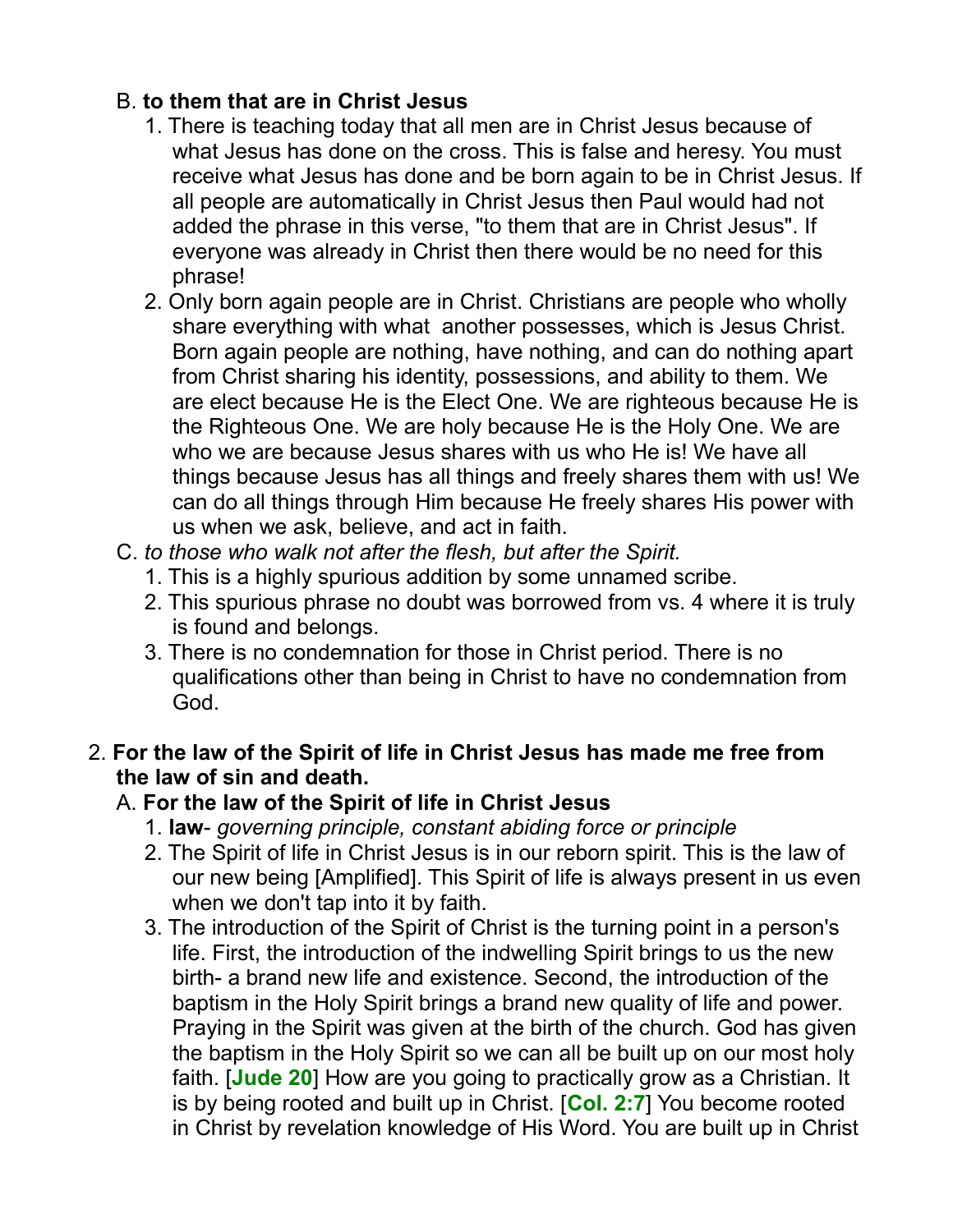by praying in the Spirit. We need to be both rooted so we can bear fruit, and built up so we can do the work of the ministry.

4. When Paul talks about the struggle with the flesh, he will introduce the Spirit as the answer for it. [i.e. Gal. 5:16-18]

## B. **Spirit of life in Christ Jesus**

- 1. The Spirit of God has brought zoe life [the life of God] into our reborn spirit. We are now one spirit with God. [1 Cor. 6:17]
- 2. The Spirit of life is in our spirit. We cannot feel this reality. We can only acknowledge it and access it by faith in God's Word.
- 3. This life is in God's Son. He who does not have the Son, does not have the life. He who has the Son, has this life in him. [1 John 5:12] Not every one has the Son. We have the Son by receiving the Son. When we receive the Son we have the Son. When we have the Son, we are in Him and He is in us. He is not in unbelievers because they do not have the Son.

## C. **has made me free from the law of sin and death**

- 1. **has** What tense is this? This glorious word is past tense which means it has taken place. Religion and legalists are incessantly teaching, preaching, yelling, threatening, and whatever else they do to get you to do what has already been done! They teach that you must get free from the law of sin and death. They give you rules, guidelines, and steps to do this.
- 2. **made me free** Gr. **eleutheroo** *aor. ind.- to be liberated in time past.*
	- a. We were made free when we were recreated in Christ. Our spirit was made in righteousness and true holiness. We were born again free in Christ. We are a free spirit! We need to say this often, "I was born free from sin, sickness, lack, barrenness, and defeat! I was born righteous, healthy, prosperous, fruitful, and victorious in Christ!
	- b. Many are trying to make themselves free because they do not feel free and do not have a past history of being free, thus they think they must make themselves free.
	- c. Again, slaves can't free themselves. Freedom from the slavery of sin could only come by ransom and that of innocent blood [life] of a sacrifice. The blood of bulls and goats could not take away sin and free a sinner. However, the blood of Jesus was sufficient payment to free us from sin's hold on us. We have been made free by the offering of the body and blood of our Lord Jesus.
	- d. We must first acknowledge, appreciate, and appropriate this by faith through the mirror of God's Word. Going on feeling will never lead us aright in this matter. We cannot feel this is true. We must believe this is true to experience the fruit of it's liberation!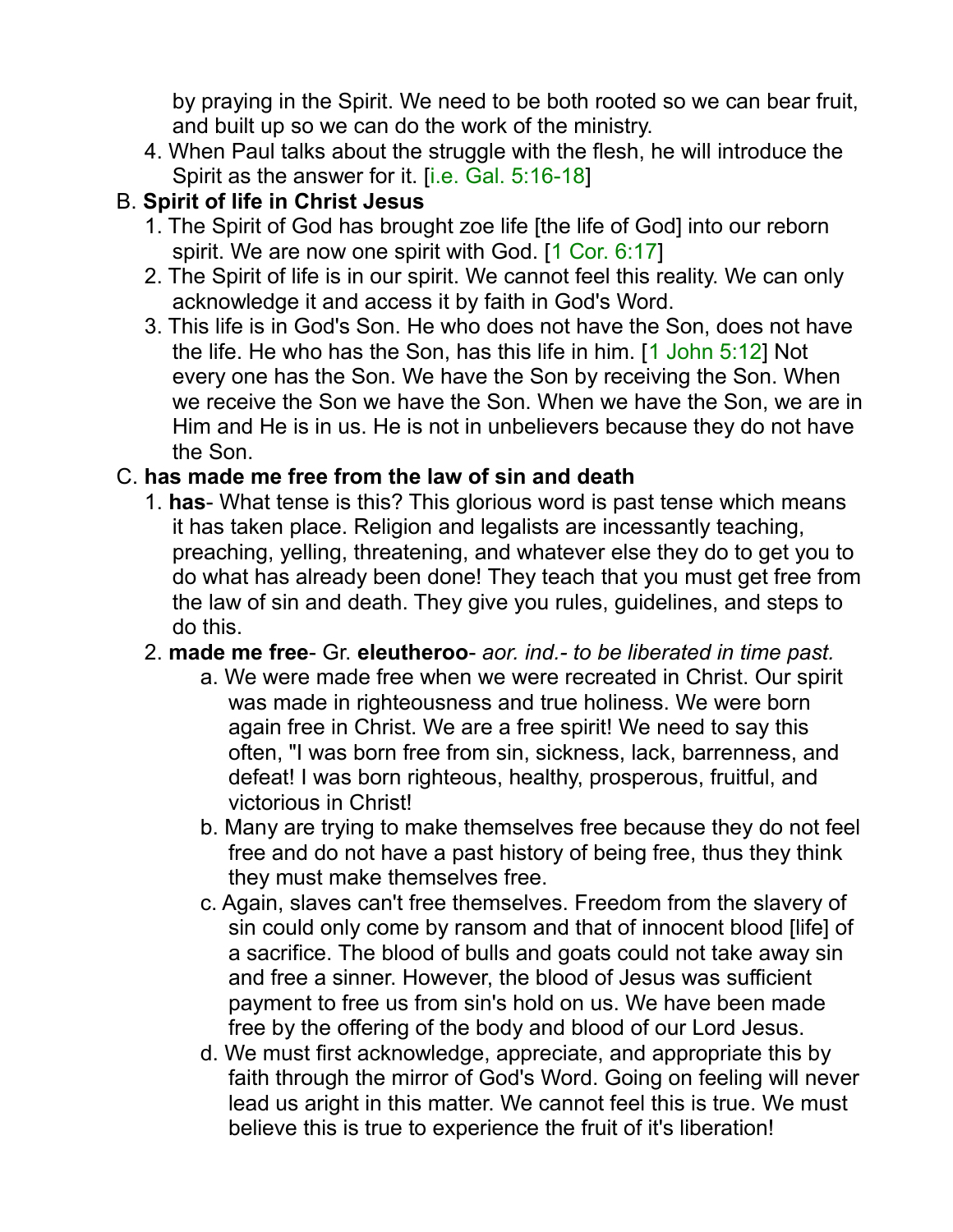## 3. **from the law of sin and death**

- a. These laws were described in detail in chapter 7. These laws work in our bodily members. The law of the Spirit of life in Christ Jesus works in our spirit. We can tap into the higher law of the Spirit by faith. Just like a plane can escape the law of gravity by the greater laws of thrust and lift, so we can escape the law of sin and death by the greater law of the Spirit of life in Christ Jesus.
- b. Our soul is the critical factor in if we will walk in victory or defeat. We can try to use our soul power to overcome sin and we will find nothing but defeat. If we submit our soul in trust in the Spirit/spirit then we will experience victory. Instead of using our will power to try to defeat sin [which has already been defeated by Christ], we can use our will to exercise faith in Christ and His Spirit in us to overcome in us and for us.
- 3. **For what the law could not do in that it was weak through the flesh, God** *did* **by sending His own Son in the likeness of sinful flesh, on account of sin: He condemned sin in the flesh,**

## A. **For what the law could not do**

- 1. There are some things that the law could not do
	- a. The law could not justify you- [Acts 13:39]
	- b. The law could not make you perfect- [Heb. 7:19, 10:1]
	- c. The law could not cleanse your conscience- [Heb. 10:1-3]
	- d. The law could not take away sins- [Heb. 10:11]

## B. **in that it was weak through the flesh**

1. The law is dependent upon the flesh to keep it. In that the flesh was utterly weak and corrupt, the law could not help mankind. Since the law puts a demand upon man which he cannot fulfill, then the law was made weak through our flesh.

## C. **God did**

1. These two words encapsulate the word grace. Grace that is offered by the finished work of Christ and is what God does for us without our assistance and help.

## D. **by sending His own Son**

- 1. What the law could not do, God did in the person of His Son Jesus Christ
	- a. God justified us in Christ- [1 Cor. 6:11]
	- b. God made us perfect in Christ- [Heb. 10:14]
	- c. God cleansed our conscience in Christ- [Heb. 10:2]
	- d. God took away our sins in Christ- [1 John 3:5]

### E. **in the likeness of sinful flesh**

1. Jesus was fully human- he had a human spirit, soul, and body. He was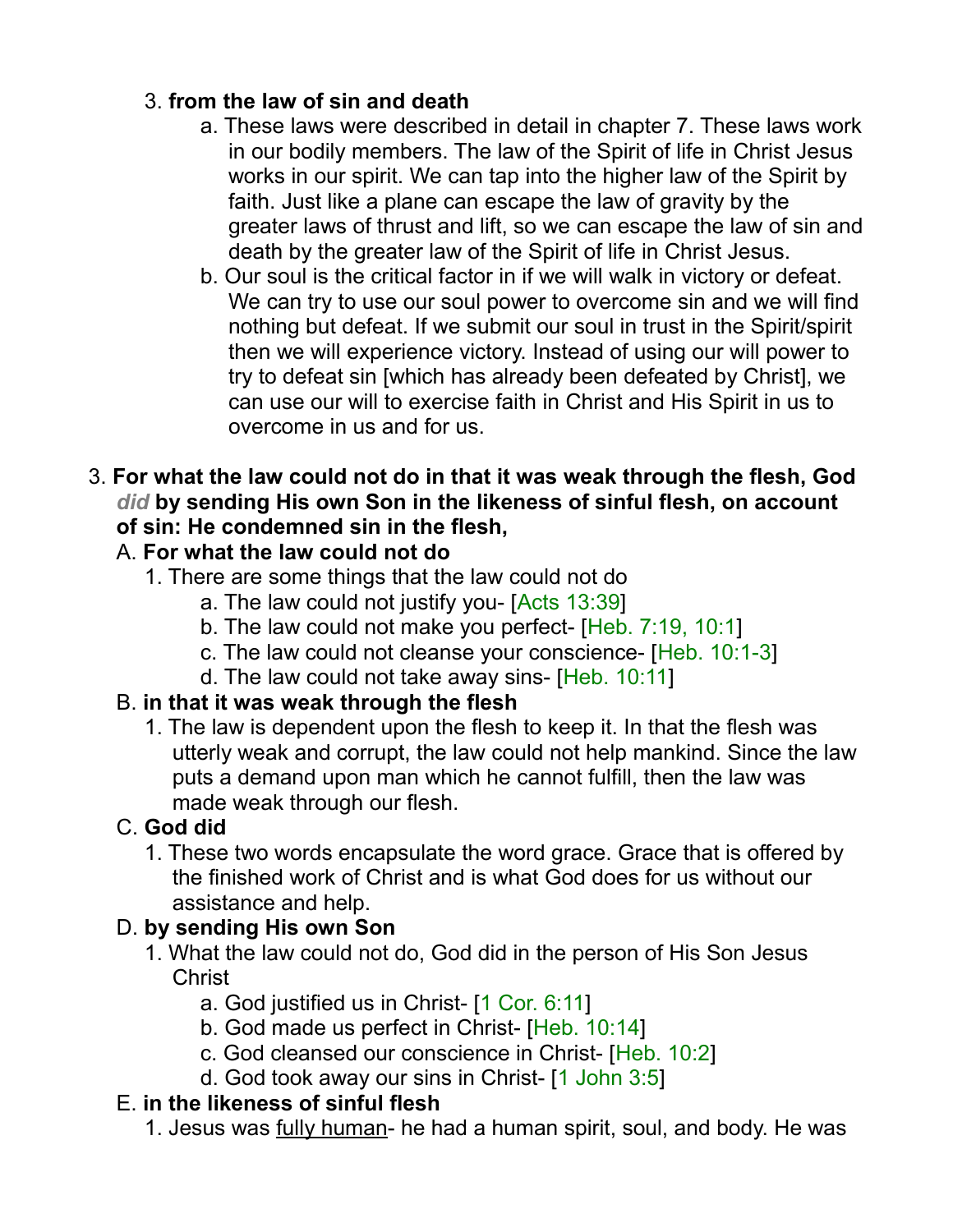also fully God. He was the Word, the second member of the Godhead. Jesus was the God-man. The Word became flesh and dwelt among us. [John 1:14] Jesus was the Word who took on full humanity- spirit, soul, and body. Jesus was born of a virgin so he was not tainted with the fallen Adamic nature. His blood came from His Father and was untainted. He was in the likeness of sinful flesh, but he did not have sinful flesh. Outwardly Jesus looked like every other human. [see. Phil. 2:8]

## F. **on account of sin**

- 1. Jesus was sent to give his life as an offering for sin. He bore our sins in His body, but He also became sin itself. 2 Cor. 5:21 Jesus died fully in His humanity. He bore our sins in his human body. He bore the emotional pain of our sin in His soul, and His human spirit died when he became sin and was cut off from God. Jesus human spirit needed to be made alive before He could be raised from the dead. [1 Peter 3:18- lit. *made alive in spirit*] When our sins and sin were legally dealt with in the courtroom of heaven, then Jesus spirit was made alive in the lower parts of the earth and He was raised from the dead. The fact that Jesus was raised from the dead is proof our sins have been paid for and removed! [Rom. 4:25- raised *because of* our justification]
- 2. To the degree Jesus took our fall, is the degree to which we can be made free from it! Jesus took sin into his humanity- spirit, soul, and body so we could be made new spirit, soul, and body! He became identical with our fallen spirit, soul, and body, so in exchange we could be made identical with His resurrected spirit, soul, and body. This is identification!

## G. **He condemned sin in the flesh**

### 1. **condemned**- Gr. **katakrima**- *to utterly judge against to eternal ruin*

- a. Sin is condemned. We often allow ourselves to be condemned by sin, but we need to decree to sin that it is condemned! Satan the author of sin is condemned! We need to speak this regularly.
- 2. We often try to deal with sin and defeat it. Jesus has already defeated sin by His own death and in His resurrection He has condemned it permanently to eternal ruin! Sin does not hold Jesus any longer and because He is our legal representative it cannot hold us any longer either when we believe it.

### 2. **sin in the flesh**

a. This is where sin resides and has it's home- in our bodily members. Romans 6:12, 7:5, 7:18, 7:23, 7:24, 8:3, 8:10, 8:13, 8:23

b. We are destined to get a resurrected body in which there will be no sin! We will have the principle of sin in our body until we die. We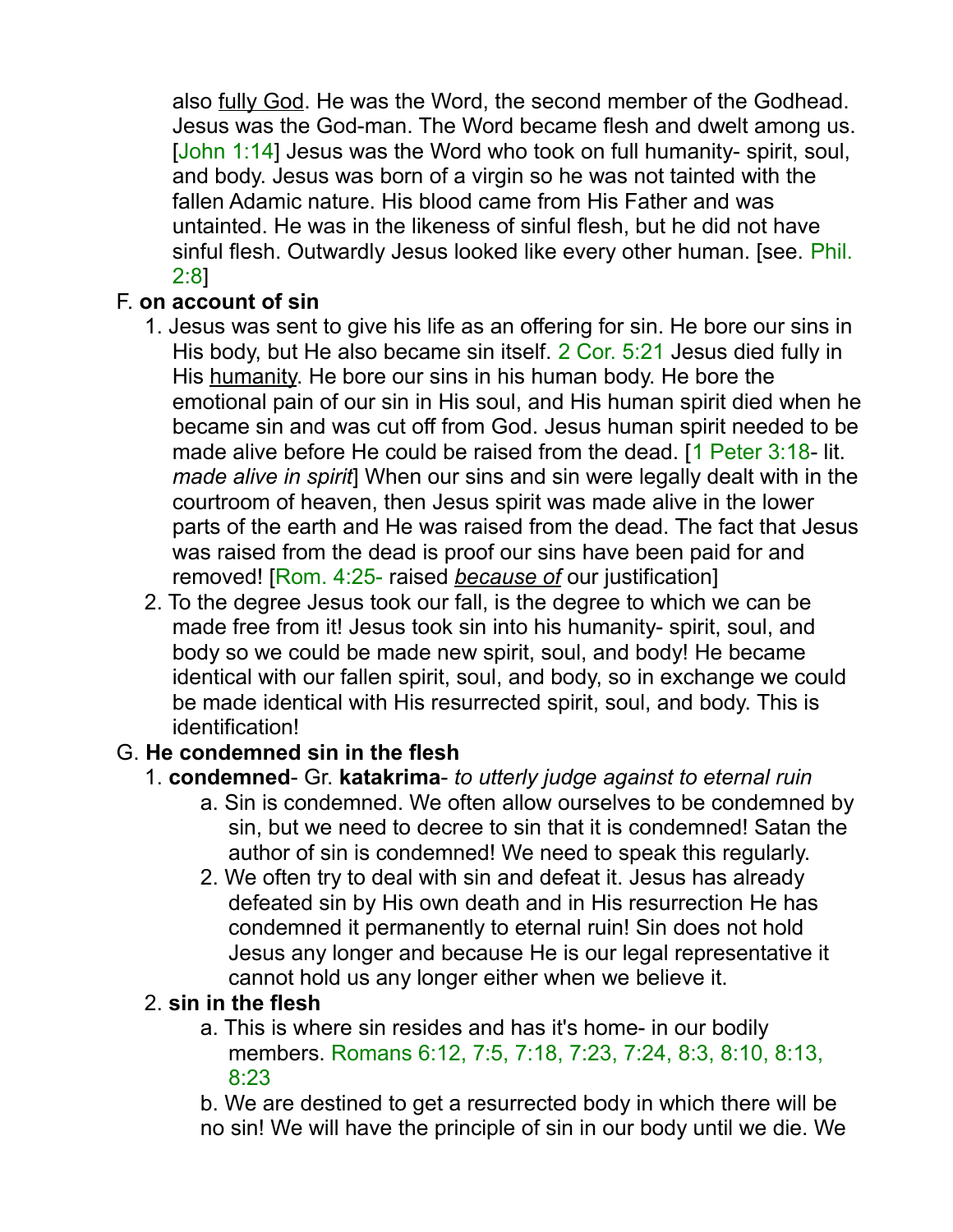can walk in victory over the flesh by walking in the Spirit. We again do that by exercising faith in our new spiritual identity and by praying in and by the power of the Holy Spirit.

- 4. **that the righteous requirement of the law might be fulfilled in us who do not walk according to the flesh but according to the Spirit.** A. **that the righteous requirement of the law**
	- 1. **righteous requirement** Gr. **dikaioma** *that which has been deemed right so as to have force of law.*
		- a. God has a righteous requirement for his people. Under the the Old Testament it was up the people to fulfill that righteous requirement. Under the New Testament the Spirit will fulfill the requirement in us when we depend on the Spirit empowering us. This comes by faith in the promises of the New Covenant and by praying in the Holy Spirit.
		- b. God's love in us and lived out of us to others fulfills the righteous requirement of the law. [Rom. 13:10]
		- c. Under the New Covenant, God will never require from you that which He has not already placed within you by His own person [Spirit] and grace. The New Covenant commands are no more than God placing a demand on Himself and on what He has already placed within your born again spirit. We draw upon this by faith.
		- d. Many are preaching today and they are telling Christians that God has no expectations or requirement any longer. We can just live however we want and it does not matter. God forbid! God still has the same holy requirement, even higher! However, this requirement was fully met in the finished work of Christ, and carried out by His resurrection life now living in and through us by faith. We never produce such a life. We just express such a life by dependence upon the Life of God within.
		- e. We will never fully express this life, but the life of Christ in us is the fulfillment of God's requirement.

## B. **might be fulfilled in us**

- 1. **fulfilled** Gr. **pleroo** *to completely fill to the top*
- 2. **IN us** notice this does not say BY US! No! The righteous requirement of God is fulfilled IN US. Christian living is something that first happens in us before it is lived by us! The Christian life is Christ by His Spirit living in us!
	- a. Paul said that he was called so Christ could be revealed IN HIM. [Gal. 1:16]
- C. **Who do not walk according the flesh**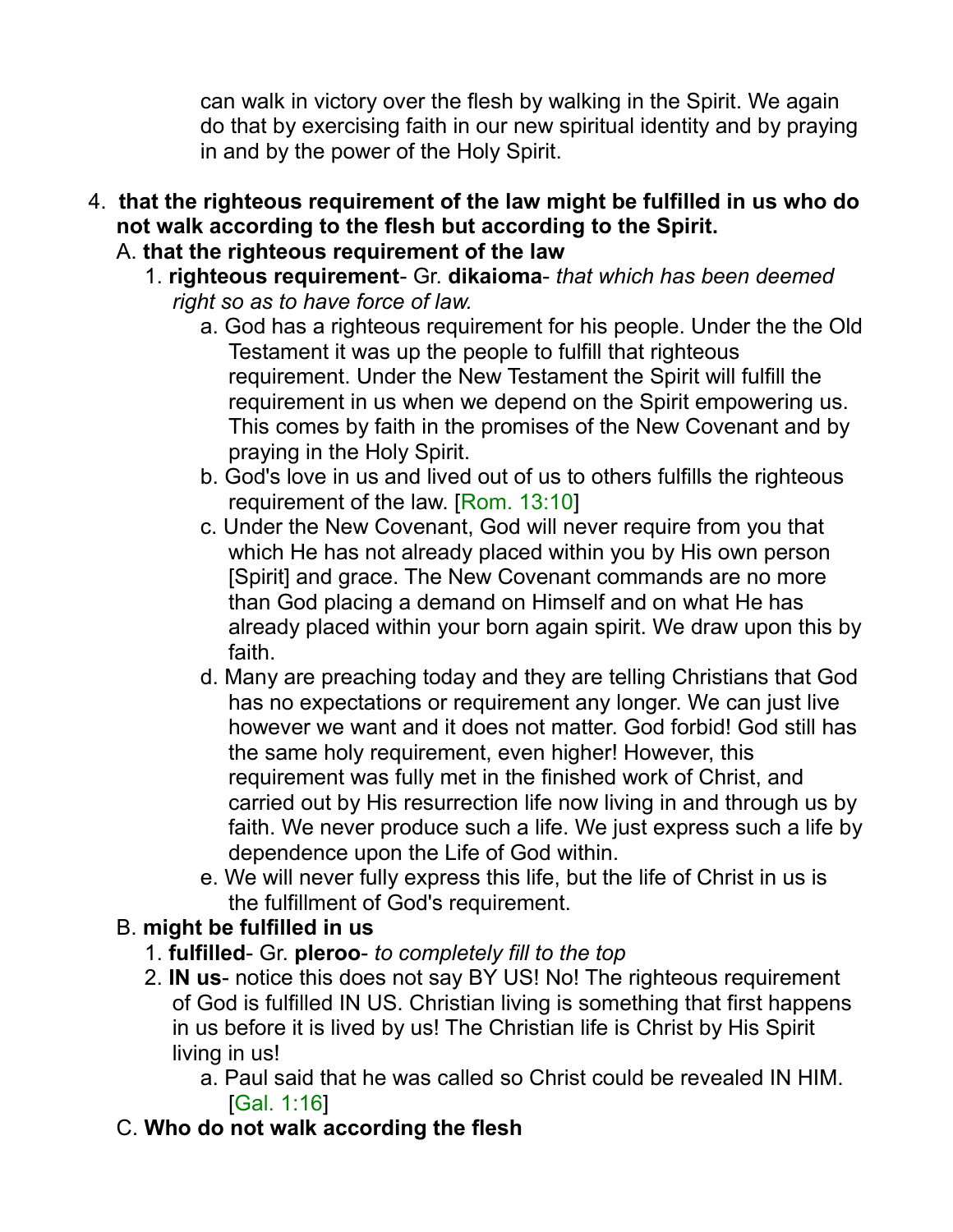- 1. This means to walk according to the five senses, the feelings and dictates of the flesh.
- 2. To walk in the flesh means we are not walking in faith. We are not walking in the light of God's Word.
- 3. Another term for this in the bible is being carnal instead of being spiritual.

## D. **but according to the Spirit**

- 1. This could read this also as referring to "spirit" speaking of our reborn spirit. There is no capitalization in the Greek. We must look at context to determine if Paul is speaking of the Holy Spirit or our reborn spirit.
- 2. We are called as Christians to walk in faith in what God says about us in our spirit. We are holy, righteous, healthy, prosperous in the spirit. We are perfect in our spirit. It takes faith to walk in the Spirit/spirit.
- 3. God's holy requirement has been met by our new birth. However God wants this holy requirement to reach fulfillment. This means that the goal of God's holy requirement for us in not that we are merely born again but that His life is expressed out of us to others so they can be also! If God's goal was to get us born again then when we got saved we would have been taken to heaven right then. That did not happen. The goal of God is that this new life in us be expressed in us and through us to the world so they can be saved as well. This is part of the Great Commission.
- 5. **For those who live according to the flesh set their minds on the things of the flesh, but those** *who live* **according to the Spirit, the things of the Spirit.**

## A. **For those who live according to the flesh**

- 1. In an unbeliever this is the life lived out of their nature.
- 2. For a believer this is a choice of unbelief not to walk in their new nature.
- B. **set their minds on the things of the flesh**
	- 1. Gr. **minds phroneo** *to feel, to think, to have an opinion of one's self, think of one's self*
		- a. to be fleshly or carnal minded is to have your mind set on yourself naturally. It is to think only of yourself in the natural.
- C. **but those who live according to the Spirit, the things of the Spirit.**
	- 1. To be spiritual you must think upon Christ and the Word because Christ is the Word! We must take our eyes off of ourself naturally and put them on Christ and who we are in Him in the spirit.
	- 2. The Holy Spirit was sent to indwell us to teach us what belongs to us in Christ. He reveals all the things that belong to us in Christ. These are the things of the Spirit we are to keep our mind upon to walk in the Spirit. [1 Cor. 2:12]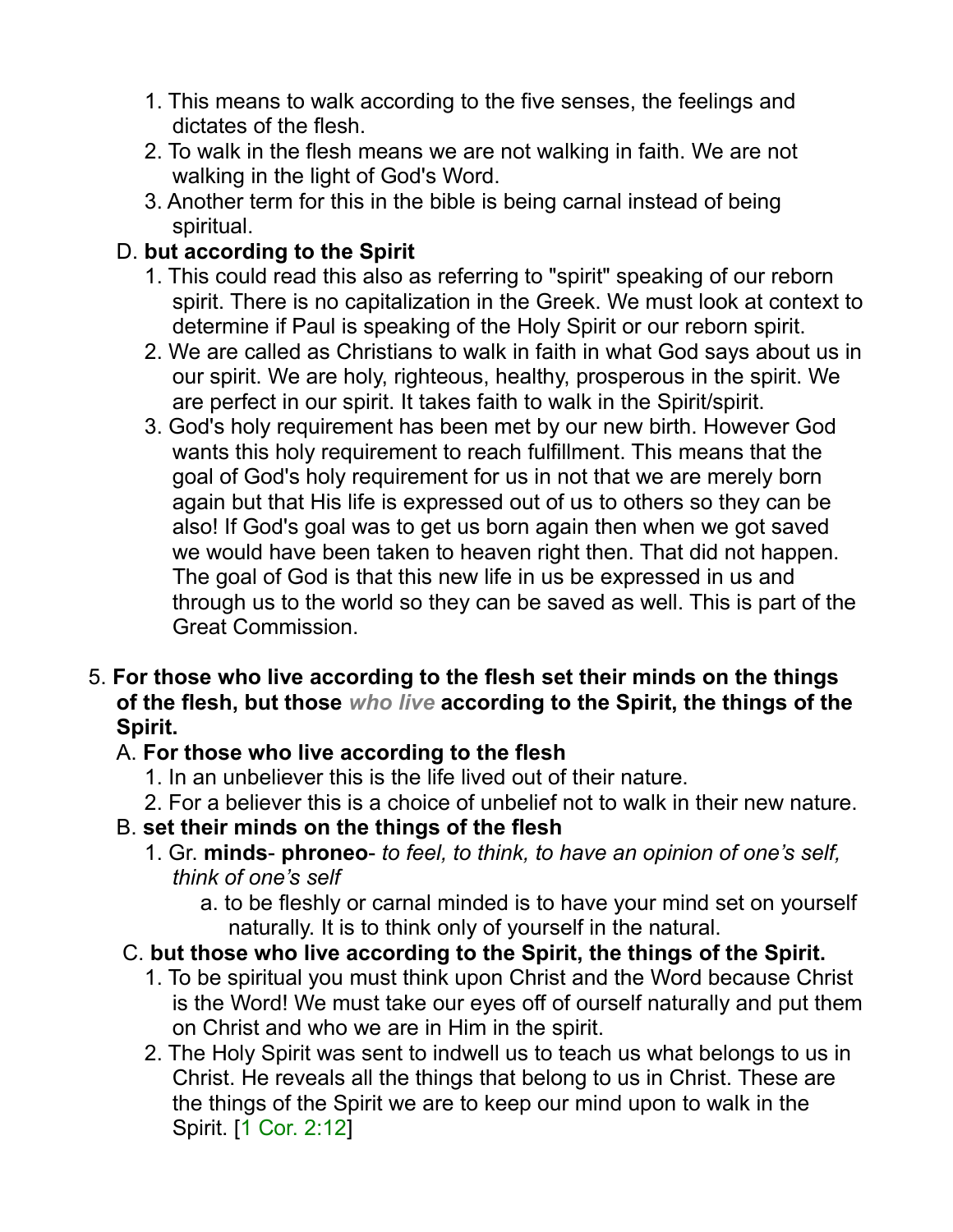#### 6. **For to be carnally minded** *is* **death, but to be spiritually minded** *is* **life and peace.**

### A. **For to be carnally minded** *is* **death**

1. The word is in this sentence is in italics because it is not in the original Greek. It was added by the translators in order to make a meaningful sentence. However it is the wrong meaning. The meaning is that carnal mindedness will facilitate the progression of death. If carnal mindedness was death, then all the Christians would be dead! At some point all of us has had moments of being carnally minded! When we are carnally minded it will facilitate the progression death in whatever area we are carnally minded in. If our minds are not in line with the Word about our health or finances then the carnal mindedness will facilitate death in those areas. Sickness, disease, poverty, and lack are not the source of the destruction in people's lives. These are around all people, but not all people are subjected to them! What is the source of the death and destruction? It is carnal mindedness! To be carnal minded is to produce death.

## B. **but to be spiritually minded is life and peace**

- 1. To have your mind in line with the Word and what is true of you in the spirit will facilitate the progression of life and peace in your life. If your mind is in line with the Word and what is true in your spirit in the areas of your health and finances then life and peace [wholeness] will work in those areas.
- 2. It is possible to have life and peace working in one area of your life and death working in another. It depends on the renewing of your mind to the truth of the Word of God.

### 7. **Because the carnal mind** *is* **enmity against God: for it is not subject to the law of God, neither indeed can be.**

## A. **Because the carnal mind**

- 1. The mindset of the flesh is on self perpetually.
- 2. The mind of the flesh is set upon the natural only.
- 3. The mindset of the flesh is set upon your natural self continually.

## B. **is enmity against God**

- 1. **enmity** Gr. **ecthra** *hostility*
- 2. Focus on self and focus on God are opposite principles and stand in antagonizing opposition of one another.

## C. **for it is not subject to the law of God**

1. The law of God spoken here is the law of love. A mindset set upon self cannot be submitted to or fulfill love. God's love gives out to others no matter if the object deserves it or not.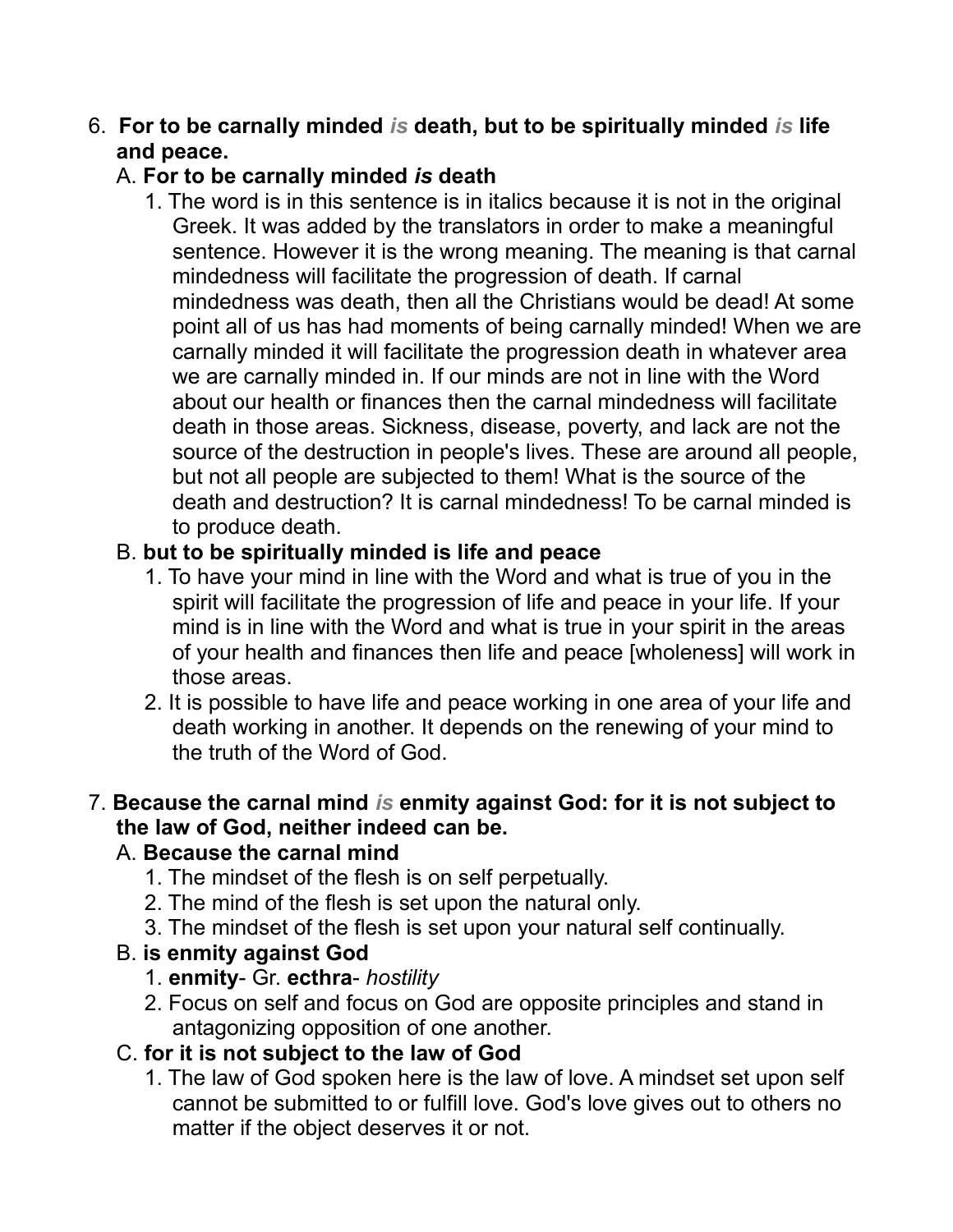2. A flesh mindset will only give if it is advantageous to self or makes self look good. If what is given is spurned then their "love" turns quickly to hatred and bitterness.

### D. **neither indeed can it be**

1. It is impossible for someone focused on self to walk in God's love.

## 8. **So then, those who are in the flesh cannot please God.**

- A. Those walking after the flesh [focus on the self and natural] cannot please God. Why?
- B. To please God it takes walking in faith! [**Heb. 11:6**]
- C. To walk in the Spirit/spirit you must walk by faith.
	- 1. You cannot detect what is in your spirit by you natural senses. You must look into the mirror of the Word and believe what it says about your spirit.
	- 2. You cannot look at the natural to tell what it true of you in the spirit.
	- 3. To focus on who you are in the spirit is to look at who Christ is. We are now one identical spirit with the Lord Jesus. [**1 Cor. 6:17**] As He is so are we in this world. [**1 John 4:17**] As we behold his glory we are changed into the same image by the Spirit of God. [**2 Cor. 3:18**]
- D. It pleases God when we take him at His Word that we are righteous, holy, pure, forgiven, loved, and filled with his power and love. What is within our spirit will be communicated or released by verbal acknowledgment and acting in faith. [**Philemon 6**]
- 9. **But you are not in the flesh but in the Spirit, if indeed the Spirit of God dwells in you. Now if anyone does not have the Spirit of Christ, he is not His.**

## A. **But you are not in the flesh**

- 1. Paul is going to use the terms here- "in the flesh" and "in the Spirit". These are terms of identification and position. To be in the flesh means you are unregenerate or unsaved. To be in the Spirit means you are born again and saved. A believer is always in the Spirit. A believer is not always walking "according to the Spirit" however. A believer can walk after or according to the flesh. An unbeliever has no choice but to walk in the flesh because they are in the flesh in identity and position.
- B. **but in the Spirit** we are born again by the Spirit and sealed by the Spirit. We are in the Spirit always! We need to say this over ourselves regularly!
	- 1. It is who we are in the Spirit/spirit that determines our identity.
	- 2. What we are in the Spirit can only be seen in the mirror of the Word. It cannot be detected by our five natural senses or emotions.
	- 3. Living by faith in who and what we are in the Spirit will cause us to be stable fruit bearing Christians.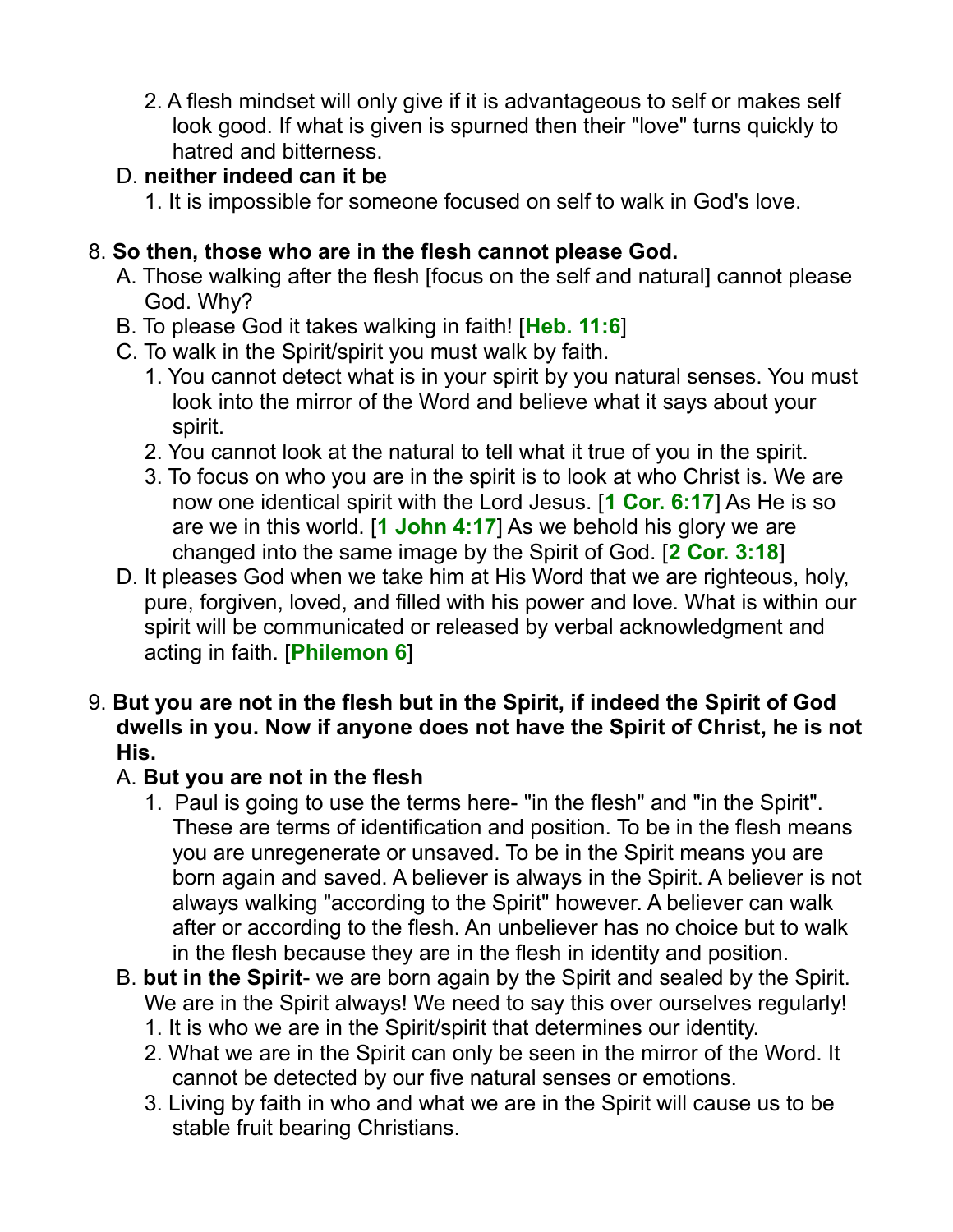## C. **if indeed the Spirit of God dwells in you**.

- 1. What makes a Christian different is that the Spirit of God dwells in them.
- 2. The believer is the temple of the Holy Spirit. [**1 Cor. 3:16**]
- 3. A Christian has been joined to the Lord and is one Spirit/spirit with Him. [**1 Cor. 6:17**]
- 4. This is how we can bear the fruit of the Lord Jesus- love, joy, peace, patience, kindness, goodness, faithfulness, gentleness, and self control. [**Gal. 5:22-23**]
- 5. The Spirit was sent into our hearts in order that Christ could be incarnate in us and in our world. We are now billboards for God in the world to expand His kingdom. We are to bring the laws of God's kingdom to our world- the laws of faith and love.

## D. **Now if anyone does not have the Spirit of Christ, he is not His.**

- 1. This verse is in direct contradiction to the popular teaching of universalism today. This teaching says that all people are in Christ and belong to God.
- 2. This verse says that if someone does not have the Spirit of Christ, that person does not belong to Christ. If everyone belonged to Christ this verse would be unnecessary. Jesus one day will say to some, depart from me I never knew you. That does not sound so universal does it now...
- 3. No, do not be deceived! There are people that belong to Christ and others who do not. To have the Spirit of Christ you must first receive the Spirit of Christ. You do that by believing upon Christ and His finished work for you in his death on the cross and resurrection. [**Rom. 10:9-10**]

### 10. **And if Christ** *is* **in you, the body** *is* **dead because of sin, but the Spirit** *is* **life because of righteousness.**

## A. **And if Christ is in you**

1. Where is Christ in us? In our born again spirit.

## B. **the body is dead because of sin**

- 1. Where is the principle and power of sin? In our body.
- 2. There is death working in our natural body because of the presence and power of sin working in it.
- 3. The working of sin in our body is called the flesh. This has influence upon the soul of a believer unless they continue to renew their mind to their spirit and to the Word of God. It will also continue to influence the soul of a believer after salvation unless the believer by faith exercises the authority of Christ over it. Authority always will trump power. Our authority in Christ used in faith will trump and overrule the power of sin in our members.
- 4. All humans will die in their body because of the universal presence of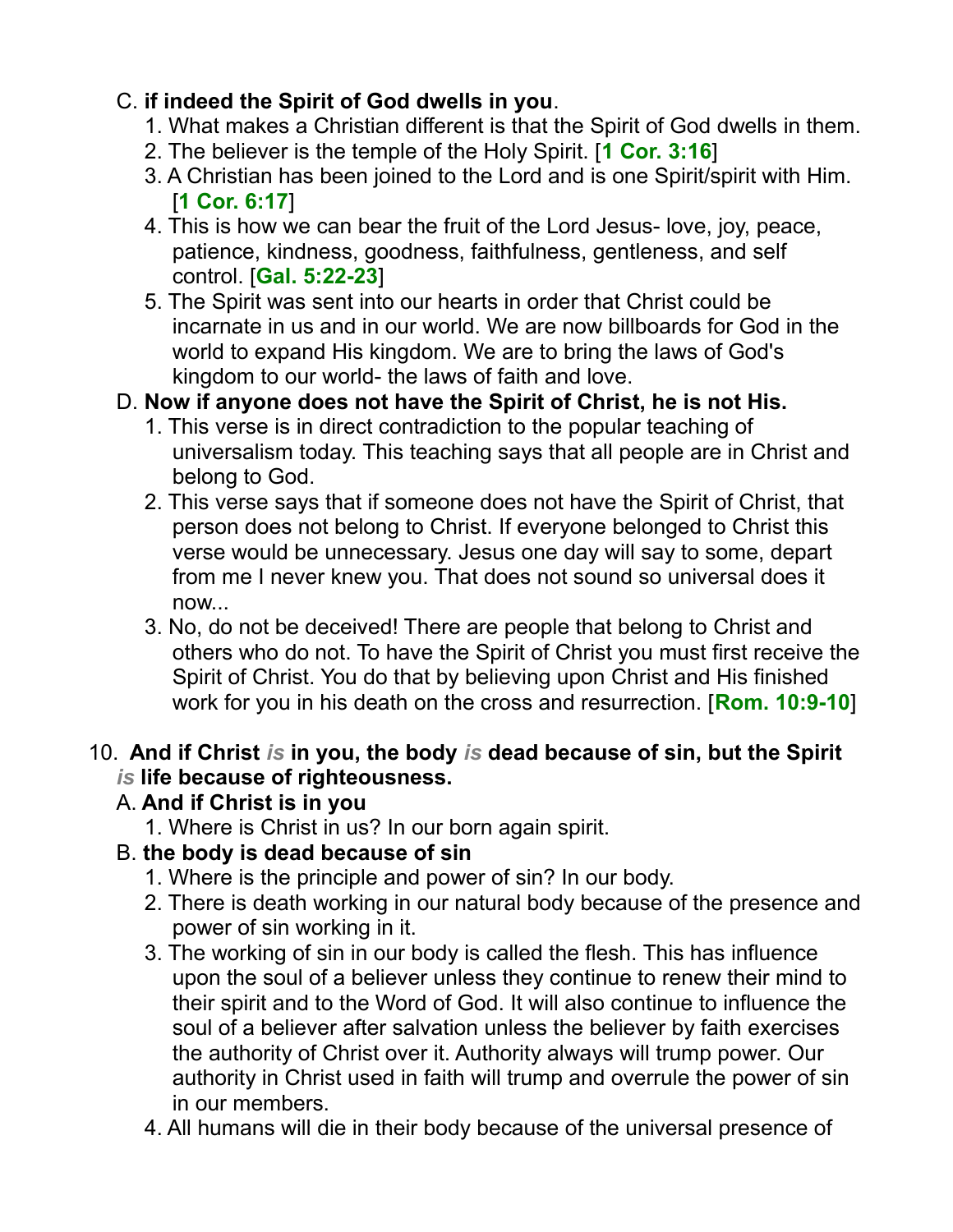sin in our members.

### C. **but the Spirit is life because of righteousness.**

- 1. This is a mistake of the translators of this verse. This verse is not speaking of the Holy Spirit! This verse is a contrast of our body/flesh and of our spirit. Our body has death in it because of the presence and power of sin in our members. However, our spirit is full of life because of the presence and power of God's righteousness! Oh, hallelujah!!!
- 2. God has caused our old man-our old spirit identity to die and be reborn in the exact image of Christ Himself! We have been created in righteousness and true holiness. Their is a fake holiness in the world. We have been made truly holy! As holy as Christ is, so are we in this present world, right now!! Hallelujah!
- 3. Righteousness in the best Greek dictionaries means to be just as you ought to be! Do you believe you are just as you ought to be? Most say absolutely not!!! Why do they say this? Because they are getting their reality from what the feel and see in the flesh or in emotions of their soul, or the memory of their past. We cannot determine true reality from these things. We can only find reality from the mirror of God's Word. In the old cartoon the mirror on the wall talked back to the person looking into it! The mirror of God's Word also speaks. It tells us that we are just as we ought to be in Christ and we are truly holy! Now, what we believe will determine our view of reality. Do we believe our feelings or God's Word?
- 4. Our spirit has been born again and sealed. **Eph. 1:13** That means our spirit is forever sealed in perfection and the contamination of sin cannot break that seal. **1 John 3:9** As long as we have faith in Christ as our Lord that seal cannot and is not broken! We are secure in our faith in Christ!
- 11. **But if the Spirit of Him who raised Jesus from the dead dwells in you, He who raised Christ from the dead will also give life to your mortal bodies through His Spirit who dwells in you.** 
	- A. **But if the Spirit of Him who raised Jesus from the dead dwells in you**
		- 1. We have the resurrection power on the inside of us. Our faith becomes effective by acknowledging this!
	- B. **He who raised Christ from the dead will also give life to your mortal bodies through His Spirit who dwells in you.**
		- 1. In context this is not speaking of the resurrection of the saints. This is speaking of receiving life to our bodies while we are living! This is the ministry of the Holy Spirit to overcome the power of sin in our flesh. [see vs. 13]
		- 2. [2 Cor. 4:10-11]- The death of Christ is administered to our flesh, so that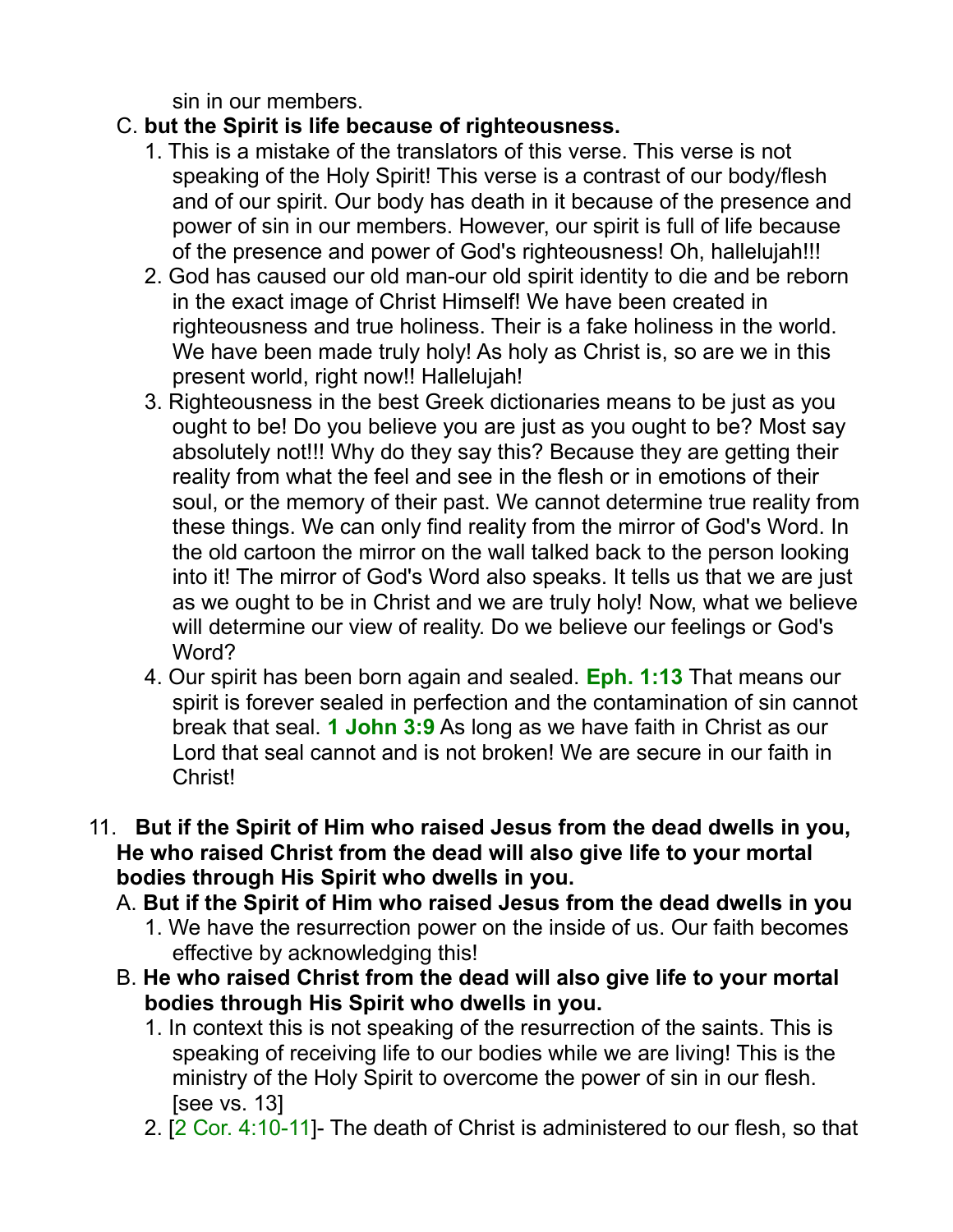the resurrection power can be displayed in our mortal body.

- 3. The mortification of our flesh is not a permanent killing of the flesh, but a deadening to it like our mouth receives at the dentist. We say that our mouth was deadened when Novocaine is applied. The ministry of the Spirit of God is like spiritual Novocaine to our flesh. It needs to be daily applied by faith.
- 4. This deadening process is seen in Romans 6.
	- a. Know your old man was crucified with Christ.
	- b. Reckon on the fact you are dead to sin and alive to God through Christ.
	- c. Exercise your spiritual authority over sin and refuse it to reign in your mortal body.
	- d. Present yourself and your members to God and His Spirit.
- 5. No matter how weak a Christian is in their flesh, the same Spirit that raised up Christ will cause that same Christian to overcome sin and the flesh! There is no excuse for any Christian to walk in defeat. Defeat is a by product of either ignorance, unbelief, or deception.

#### 12. **Therefore, brethren, we are debtors—not to the flesh, to live according to the flesh.**

### A. **Therefore, brethren, we are debtors- not to the flesh**

- 1. **Debtors** Gr. **opheiletes** *ones indebted*
- 2. A borrower is slave to the lender. [Prov. 22:7] Our sin incurred a debt that enslaved us! [John 8:34] Jesus paid that price in full. Sin has no more legal claims over us! Satan and sin can only deceive us into thinking it still has the rule over us. If we let them rule they will. If we excercise our authority in Christ they cannot!

## B. **to live according to the flesh**

- 1. An unbeliever is indebted to the flesh. They have no other resource other than the flesh.
- 2. The believer has the Spirit and the life of Christ in which to draw from by faith.
- 13. **For if you live according to the flesh you will die; but if by the Spirit you put to death the deeds of the body, you will live.** 
	- A. **if ei** *First class condition* If it is the case that you live according to the flesh. A first class condition assumes for the sake of argument that the statement is true.
	- B. **you will die** Gr. **mello apothenesko** *about to die off.*
		- 1. This term is used to show the extreme patience of God. This says you are *about to die*, or death is lingering in your future.
		- 2. The death spoken of here for living in the flesh is premature death. We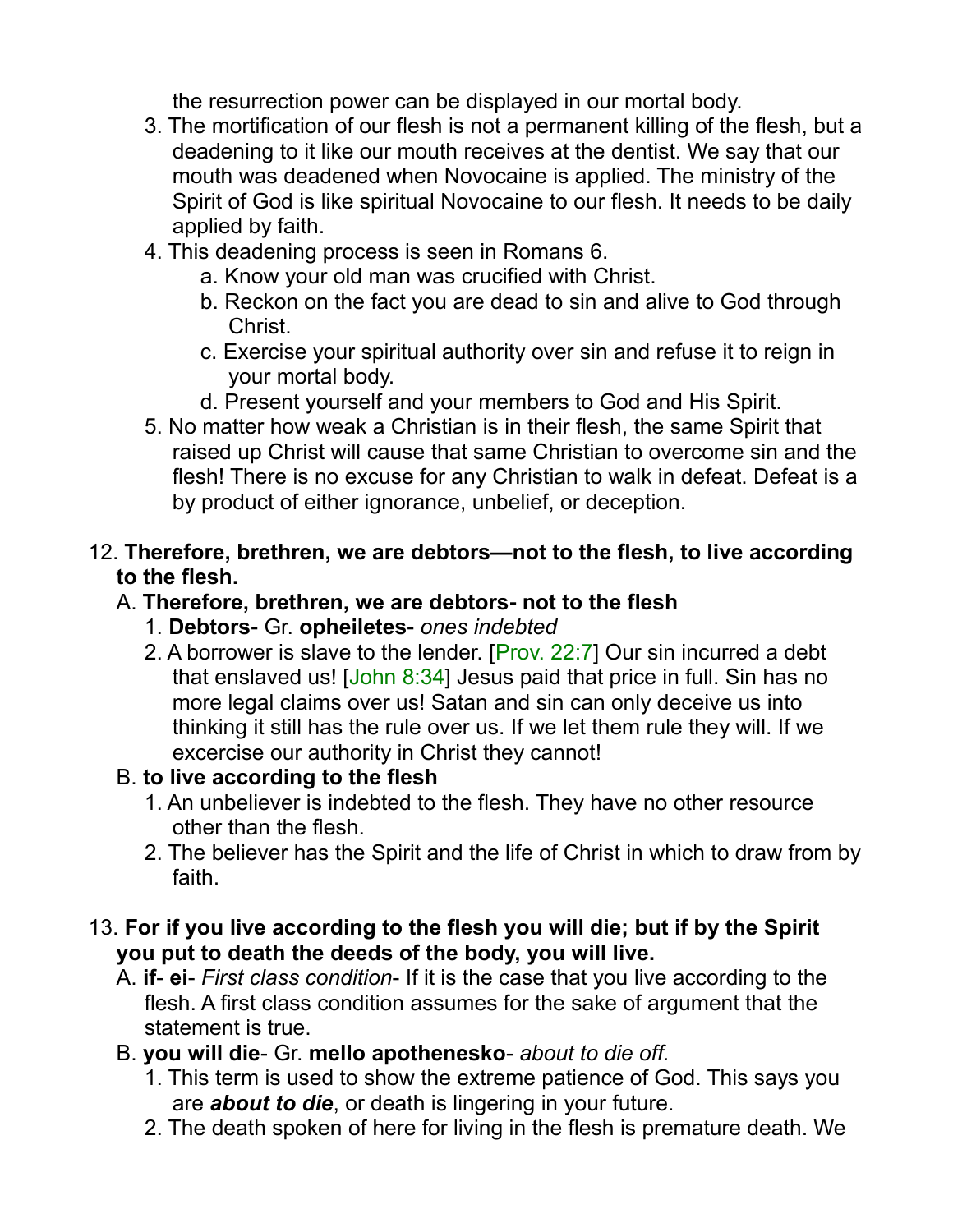all will die because of the sin principle in our flesh. However, if you choose to live according to the flesh, then death is accelerated in your life.

3. The one sin that will end in eternal death is the rejection of Christ and His finished work. [**1 John 5:16**] The warnings of eternal perdition to Christians found in Galatians and Hebrews refer to Christians that were rejecting faith in Christ for adherence and trust in the Mosaic Law. This was the rejection of Christ!

### C. **But if by the Spirit**

- 1. We do not put to death the deeds of the body by will power or outward discipline. The only way we can see the death of the deeds of the body is by the Spirit/spirit. Again, there is only one word for the Holy Spirit and the human spirit which is pneuma. We have to see by context which is being spoken of. Since the Spirit has joined and is one with our reborn spirit, often both can be used as here in this verse. [**1 Cor. 6:17**] When we walk in faith in who we are in our reborn spirit then we will not fulfill the lust of the flesh.
- 2. Walking in the Spirit is to walk according the Word of God. The Word tells us who we are in the Spirit/spirit. It takes faith to walk according the Spirit/spirit because we cannot feel, touch, hear, see, or taste the things of the Spirit/spirit. We must believe what we see in the mirror of God's Word. When we do that the Spirit will transform us outwardly based upon that internal image on the inside of us in our spirit. [**2 Cor. 3:18**]
- 3. When we believe that our old Adamic nature was crucified with Christ and that we are made new and righteous in Christ then the Spirit will put to death the deeds of the flesh. [**Romans 6:6,11**]
- 4. If we believe we are just an old rotten sinner saved by grace, then the Spirit will do nothing with our flesh. The Spirit will only operate and confirm the truth. Christ and His finished work and our new identity in Him is eternal truth. When we trust Him and what He has done for us, to us, and in us, then the Spirit will operate and confirm that in our natural lives.

## D. **put to death the deeds of the body**

- 1. **put to death thanatoo** *present tense- to deaden*. If this word means to kill it would be in the aor. tense. This word here is in the present tense which means to perpetually deaden. This is like a dentist administering Novocaine to your mouth. This means to continue to deaden.
- 2. It is the *deeds* of the body that is put to death.
- 3. When we walk in the Spirit our flesh itself is mortified, which means to *deaden*. Again, this is much like injecting Novocaine in your mouth at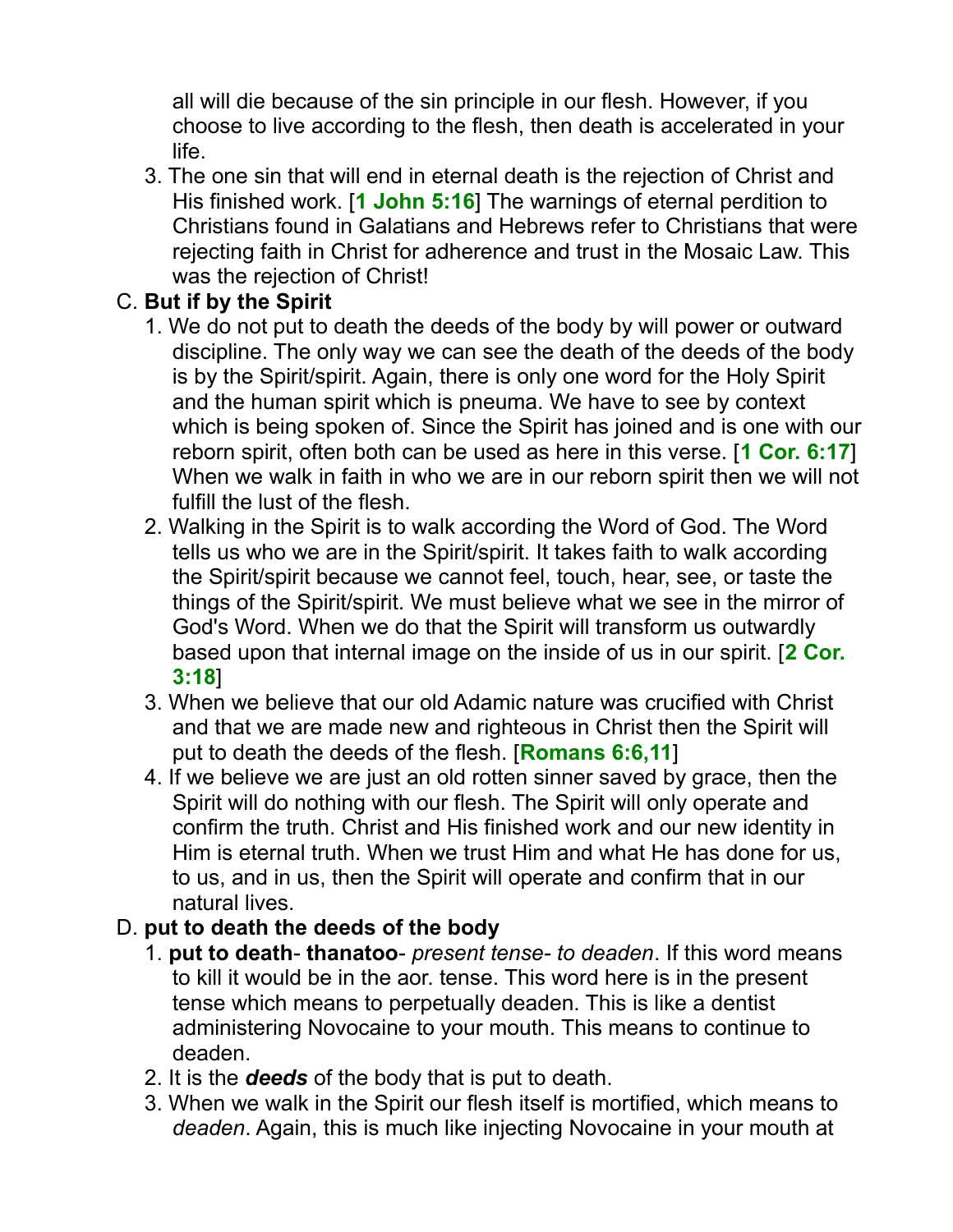the dentist. It deadens your mouth. Walking in the Spirit will deaden your flesh. Now, if you choose to stop walking by faith in the Word and the revelation of who you are in Christ, then the flesh will cease to be deadened and come into full operation again in your life!

### E. **you will live**

- 1. When we walk in the Spirit/spirit we experience life! Just because you are breathing does not mean you are experiencing life.
- 2. A mind set upon the Spirit/spirit is life and peace. [**Romans 8:6**] A mind that dwells on that you are once and all forgiven by the one time sacrifice of Christ and have been made permanently righteous in your new identity will produce life and peace to you!

## 14. **For as many as are led by the Spirit of God, these are sons of God.**

A. **For**- this is a connective word to the last verse that speaks of deadening your flesh by walking in faith. It is done by walking in the Spirit/spirit.

## B. **as many as are led by the Spirit of God**

- 1. **led ago** *to be carried along by the power of another.*
- 2. This word ago is used 76 times in the New Testament and is almost always used of being brought along, carried, or escorted by another. This word can be translated brought along, carried, or empowered.
- 3. Many think that being led by the Spirit means that you hear the Spirit call you and you attempt to follow the voice. No! This word ago makes it plain that being led by the Spirit is being brought along, carried, or empowered by the Spirit!
- 4. When we trust in the Word of God on our complete forgiveness, our new identity in Christ, and our new position in Christ, the Spirit will bring us along, carry us, and empower us to live a supernatural life above sin and the flesh!

## C. **these are the sons of God**

- 1. **sons** Gr. **huios** *matured sons*. The Greek word **teknon** means a small immature child. Here **huios** is used to show that only mature sons have been taught to be led or be empowered by the Spirit.
- 2. It takes maturity in the Word to walk by faith in our spiritual identity in Christ and not according to the flesh- what we see, feel, touch, taste, and hear. It takes maturity to walk in the Spirit and not in the flesh.
- 3. Mature sons know they are completely forgiven, and the old person they were was crucified with Christ and they have been raised and seated in Christ- righteous and holy!
- 15. **For you did not receive the spirit of bondage again to fear, but you received the Spirit of adoption by whom we cry out, "Abba, Father."** A. **For you did not receive the spirit of bondage**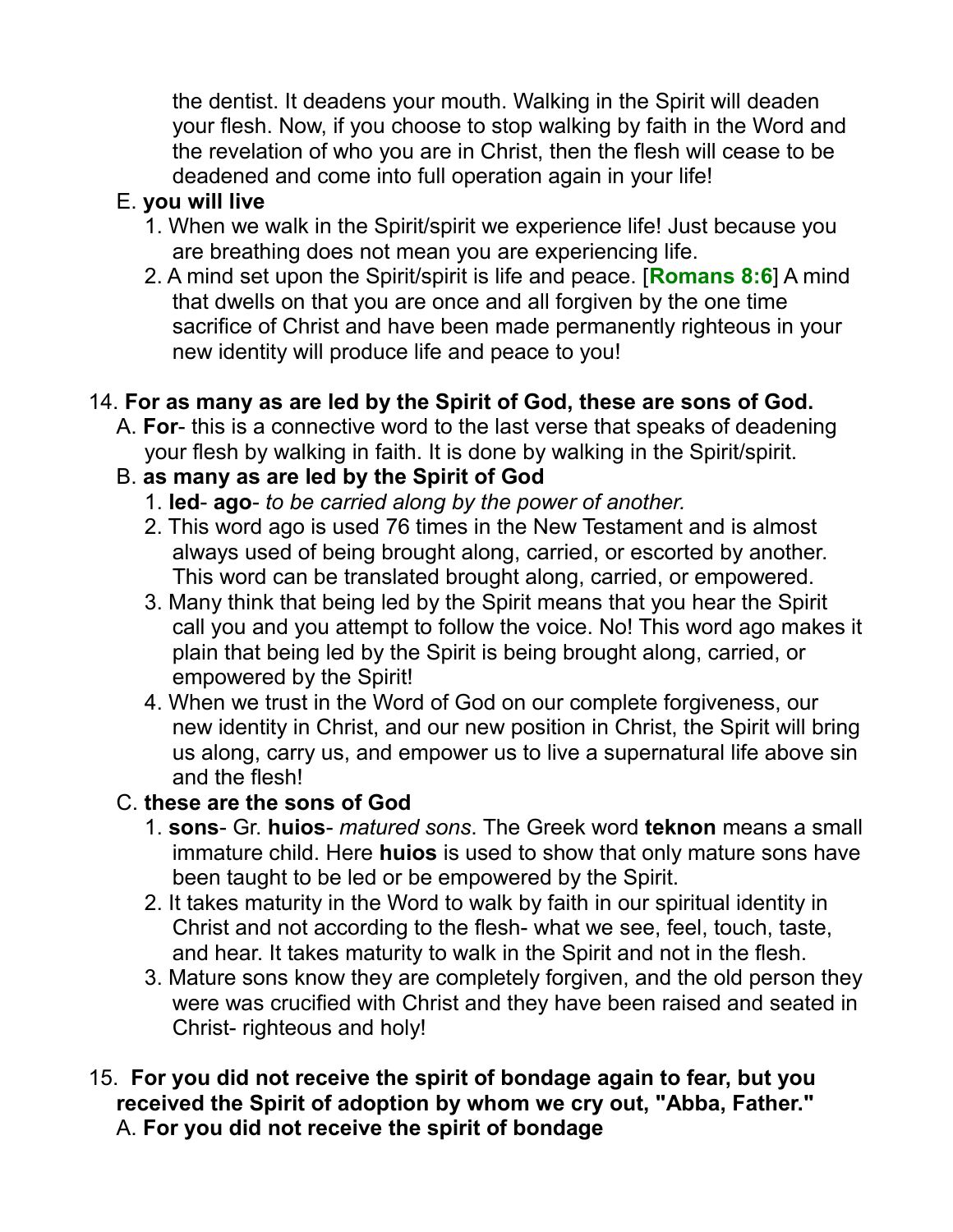- 1. **For** *connective to the last verse*. We are now sons of God. Before we were born again we were slaves to sin and subjects to wrath.
- 2. **spirit of bondage** Gr. **spirit douleia** before we were born again our spirits were dead and enslaved to our flesh.
	- a. In this section of scripture Paul is describing our new freedom in Christ from the control of the sinful flesh. Jesus paid the penalty for our sins and became sin on the cross and then died to sin once and for all. Sin no longer has a legal right to be our master. He who dies is free from sin. [**Romans 6:7**]
	- b. our reborn spirit as been created in the likeness of Christ and is now free from the contact and control of sin. [**1 John 3:9**] When a Christian sins it does not effect the spirit. Neither does a Christian sin with their spirit. The reborn spirit has been circumcised away from the flesh and is now sealed and cannot be contaminated by the flesh. [**Col. 2:11, Rom 2:29**]
	- c. Our reborn spirit is free! We must constantly remind ourselves that we **ARE A SPIRIT**, that has a soul, that lives in our body. Who we are in our identity is who we are in our spirit. A sinner is dead in sins because that is true in their spirit. [**Eph. 2:1,3**] A Christians is righteous and holy because that is true of their spirit! [**Eph. 4:24, 2 Cor. 5:21**]

### 3. **again to fear**

- a. An unbeliever is in bondage to fear. They are afraid of death. [**Heb. 2:15**] Why sinners are afraid of death is because they have torment of coming judgment and punishment. [**1 John 4:18b**]
- b. For a believer this kind of fear should be gone! Once we see what Jesus did for us to take our penalty, suffer wrath for us, and to bring complete and eternal redemption, we should be free from the bondage of fear.

## B. **but you received the spirit of adoption**

- 1. **spirit of adoption** the phrase in this verse, "spirit of bondage" has a small "s" for spirit. This refers to our human spirit. If the first phrase is speaking of our human spirit, than the latter phrase, "spirit of adoption" also refers to our human spirit.
- 2. **adoption** Gr. **uihosthesia** *from huios- mature son; tithemi- to placelit. son placing*
	- a. In the Greek and Roman cultures, when a child was born they were given over to tutors or schoolmasters until they reached maturity. Once they reached maturity they went through a ceremony of adoption into the family in which they were place as mature sons in the family. Once they were placed as sons in the family they had full use of the family name and assets.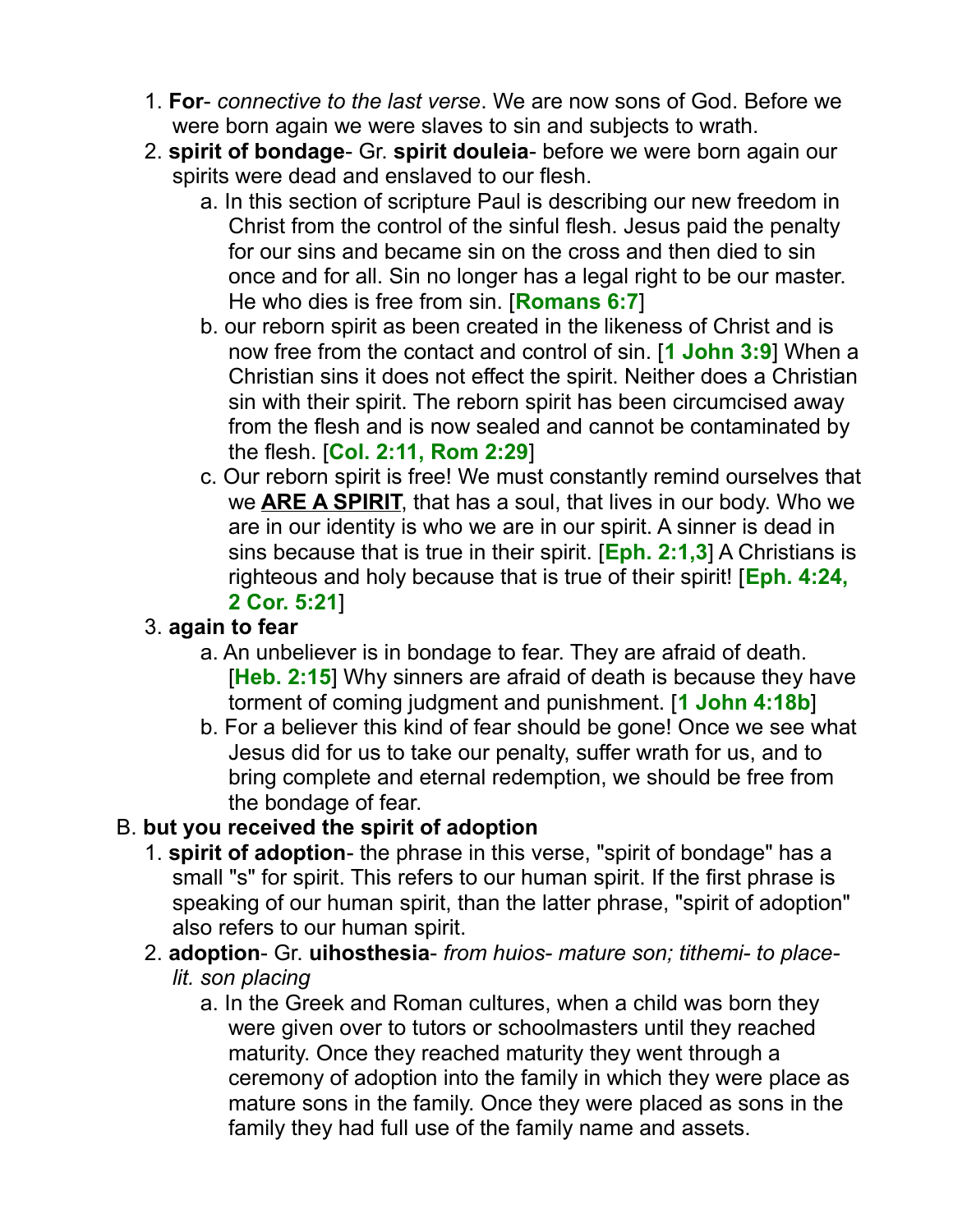- b. Spiritually this happens as well! We were literally born of God [**1 Peter 1:23**] , but we also have been adopted by God [**Eph 1:5**]. We have not only been born of God but also we have been placed as mature, legal sons that are able to have full access to the family name and assets. [**Gal. 3:26**]
- 3. In the spirit we are mature, legal, adult sons of God that have full access to the family name [Jesus] and use of all assets of God. We have already been blessed with every spiritual blessing in Christ. [**Eph. 1:3**] We have received the spirit of adoption.

### C. **by whom we cry out, "Abba Father!"**

- 1. by whom- lit. whereby or by which
- 2. **cry out** Gr. **crazo** *to scream!* Sometimes we need to scream in the face of our circumstances and our flesh- You are my Abba Father!! I am your child!
- 3. **Abba Father Abba** is a term of endearment which means much like our terms of Daddy and Papa. God is our creator, but He is also our Daddy. He is our Papa. If you are totally uncomfortable with these terms for God, then you do not know the Father heart of God and have not renewed your mind to the spirit of adoption!

### 16. **The Spirit Himself bears witness with our spirit that we are children of God,**

## A. **The Spirit Himself**

- 1. Here clearly the Holy Spirit is meant by the Greek word pneuma- spirit.
- 2. Himself- The Holy Spirit is a Person. He is the third member of the Trinity. They word Trinity is not found in the Bible but the concept is. [**Gen. 1:26, Gen. 3:22, Gen. 11:7, Isa. 6:8, 1 John 5:7**]. All three are called Lord. [**Jer. 1:6, John 13:13, 2 Cor. 3:17**]

## B. **bears witness with our spirit**

- 1. The Holy Spirit has been joined to our reborn spirit. [**1 Cor. 6:17**]
- 2. It is in our spirit that the Holy Spirit bears witness with us.

# a. [**Rom. 9:1, 1 John 5:10**]

- 3. The inner witness is an inward peace, calm, and knowing of something. The opposite of this is unrest, lack of peace, and what many call a check in your heart. The inward witness can be a green light or red light in your heart.
- 4. In the book of Acts this witness is called by the phrase "it seemed good" a. [**Acts 15:25, 28, 34**]

### C. **that we are the children of God**

- 1. **children** Gr. **teknon** *a small child; one that is an offspring*
	- a. Positionally in Christ we are all mature sons of God- Gr. huios. [**Gal. 3:26**]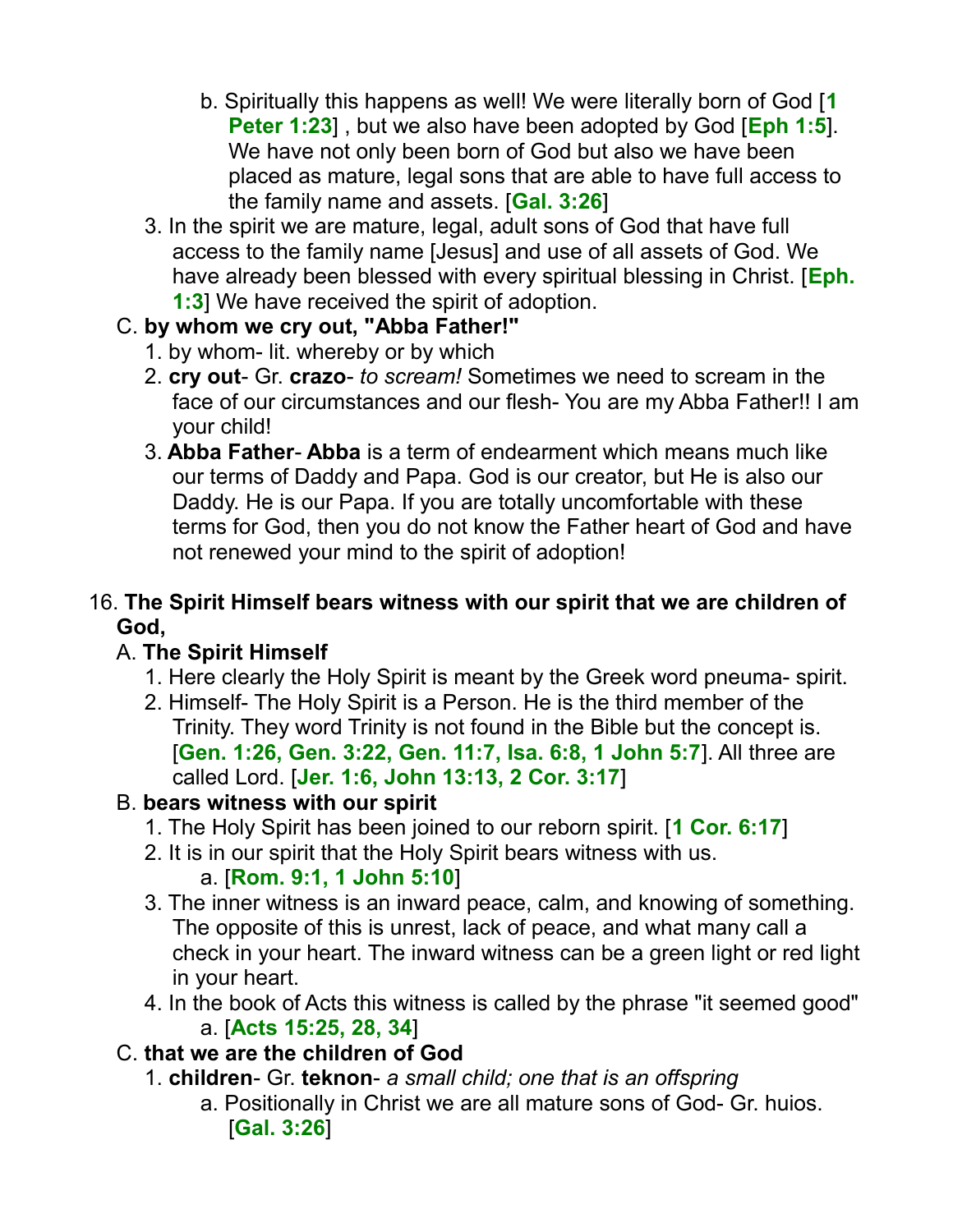- b. Temporally most of God's children are immature- Gr. teknon
- c. We cannot grow to maturity until we receive this witness that we are a child of God.
- 2. As literally being born of God we have His spiritual genes in our spirit. [**1 John 3:9**] We have been recreated in His likeness and image. [**Eph. 4:24**] If we will walk in the Spirit/spirit we will bear the fruit of God's character. [**Gal. 5:22-23**]
- 17. **and if children, then heirs—heirs of God and joint heirs with Christ, if indeed we suffer with** *Him,* **that we may also be glorified together.**  A. **and if children [teknon], then heirs**
	- 1. **heirs** Gr. **kleronomos** *one who receives his allotted possession by right of sonship; one who has acquired or obtained the portion allotted to him.* [**Eph. 1:11-14; Tit. 3:7; Heb.1:14**]
		- a. The unrighteous have no inheritance in Christ. [**1 Cor. 6:9-11**] If you are born again you are righteous. You have been washed, justified, and sanctified by the Spirit of God!

# B. **heirs of God**

1. God our Father has given us His possessions

# C. **and joint heirs with Christ**

- 1. It is very important to realize and keep in mind that all of God's possessions are given to us in Christ. All of God the Father is in His Son. We were placed into God's Son. We have been joined to Him so we co-share everything with Christ. Nothing of God is given to us directly or because of us. It is given in and through His Son and is given because of Him!
- 2. We are righteous because He is. We are holy because He is. We are sons of God because He is. We are predestined because He is. It goes on and on. We have been identified with Christ. As He is so are we in this world! [**1 John 4:17**]

# D. **if indeed we suffer with Him**

- 1. Suffering is lot and parcel for the Christian life. Suffering in the Christian life that is according to God's will is found in two areas.
	- a. Persecution
	- b. Resisting the flesh and sin
- 2. We are not called to suffer sickness, sin, or poverty- These Jesus redeemed us from!
- 3. If we refuse to suffer with Christ then we will harden our heart and are in danger from departing from the Living God! [**Heb. 3:12**]
- 4. It is possible to be saved but receive no inheritance in heaven. It is possible for all to be burnt up. but we ourselves will be saved, yet as by fire. [**1 Cor. 3:15**] We can't receive rewards in the Kingdom of God